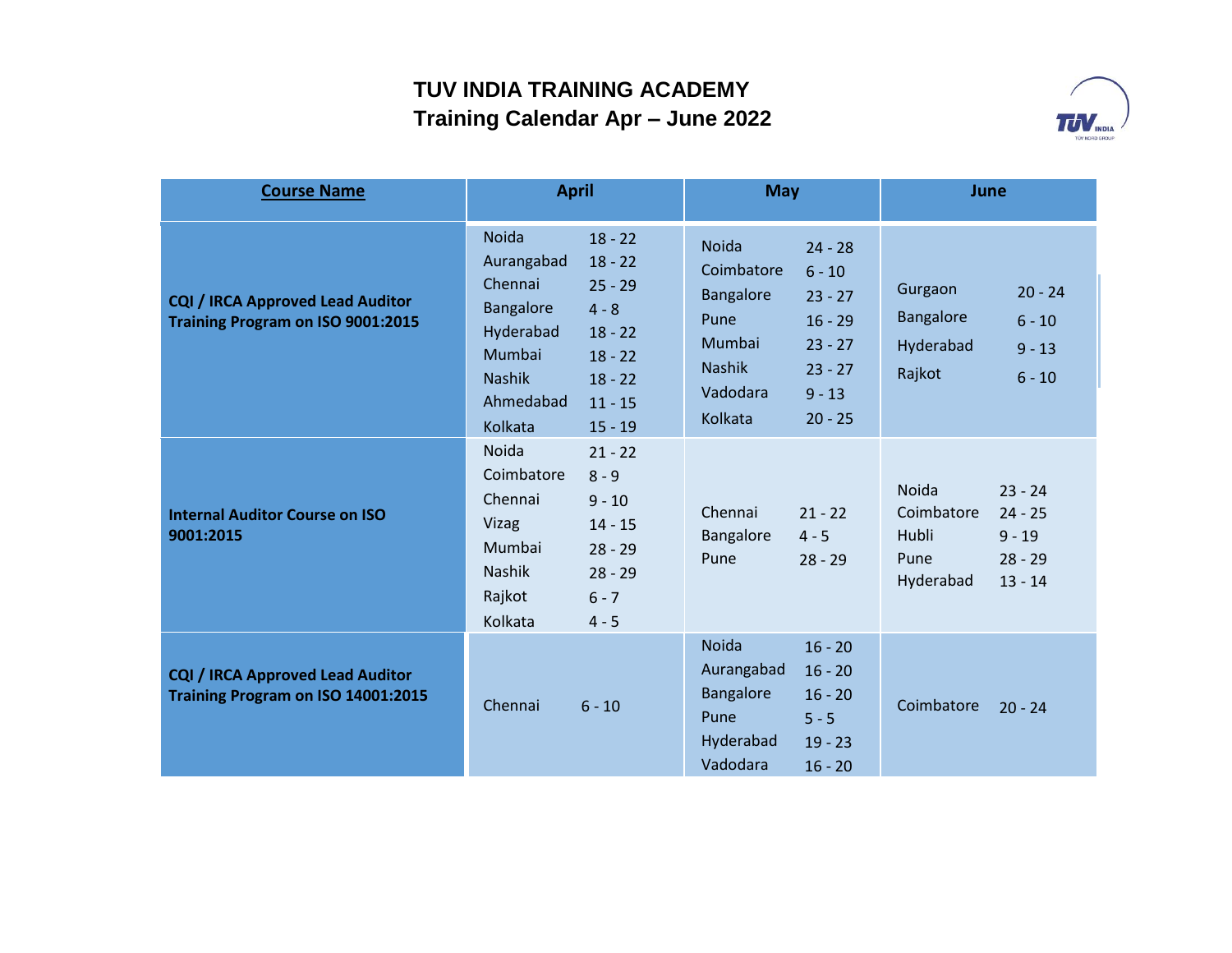

| <b>Internal Auditor Course on ISO</b><br>14001:2015                                                          |                                                                                                                                                                                                   | Mumbai<br>$30 - 31$<br><b>Nashik</b><br>$30 - 31$                 | Goa<br>$2 - 3$                                                                                                                                                                                           |  |
|--------------------------------------------------------------------------------------------------------------|---------------------------------------------------------------------------------------------------------------------------------------------------------------------------------------------------|-------------------------------------------------------------------|----------------------------------------------------------------------------------------------------------------------------------------------------------------------------------------------------------|--|
| <b>CQI / IRCA Approved Lead Auditor</b><br>Training Program on ISO 45001:2018                                | <b>Noida</b><br>$25 - 29$<br>Aurangabad<br>$18 - 22$<br>Coimbatore<br>$18 - 22$<br>Chennai<br>$20 - 24$<br>$25 - 29$<br>Goa<br>$06 - 10$<br>Pune<br>Vadodara<br>$18 - 22$<br>Kolkata<br>$20 - 24$ | Chennai<br>$9 - 13$<br><b>Bangalore</b><br>$9 - 13$               | <b>Noida</b><br>$14 - 18$<br>Chennai<br>$15 - 19$<br>Vizag<br>$16 - 20$<br>Mumbai<br>$20 - 24$<br><b>Nashik</b><br>$20 - 24$<br>Vadodara<br>$13 - 17$<br>$12 - 16$<br>Jamshedpur<br>Guwhati<br>$10 - 15$ |  |
| <b>Internal Auditor Course on ISO</b><br>45001:2018                                                          | Bangalore<br>$13 - 14$<br><b>Hubli</b><br>$1 - 2$                                                                                                                                                 | Goa<br>$17 - 18$<br>Vizag<br>$19 - 20$<br>Kolkata<br>$1 - 2$      | Bangalore<br>$22 - 23$                                                                                                                                                                                   |  |
| <b>CQI / IRCA Approved Lead Auditor</b><br>Training Program on ISO 50001:2018                                | Bangalore<br>$18 - 22$<br>$25 - 29$<br>Jamshedpur                                                                                                                                                 |                                                                   | Bangalore<br>$27 - 1$<br>Vadodara<br>$20 - 24$<br>Kolkata<br>$2 - 6$                                                                                                                                     |  |
| <b>Internal Auditor Course on 50001:2018</b>                                                                 |                                                                                                                                                                                                   | Aurangabad<br>$30 - 31$<br>Jamshedpur<br>$4 - 5$                  | Jamshedpur<br>$14 - 15$                                                                                                                                                                                  |  |
| <b>Integrated Management</b><br><b>System Internal Auditor Course on ISO</b><br>14001: 2015 & ISO 45001:2018 | Aurangabad<br>$4 - 6$<br>Goa<br>$11 - 13$<br>Kolkata<br>$10 - 12$                                                                                                                                 | Hubli<br>$10 - 12$<br>Pune<br>$13 - 15$<br>Hyderabad<br>$23 - 25$ | Aurangabad<br>$9 - 11$                                                                                                                                                                                   |  |
| <b>Integrated Management</b><br><b>System Internal Auditor Course on ISO</b><br>9001:2015 & ISO 45001:2018   |                                                                                                                                                                                                   |                                                                   | Kolkata<br>$29 - 30$                                                                                                                                                                                     |  |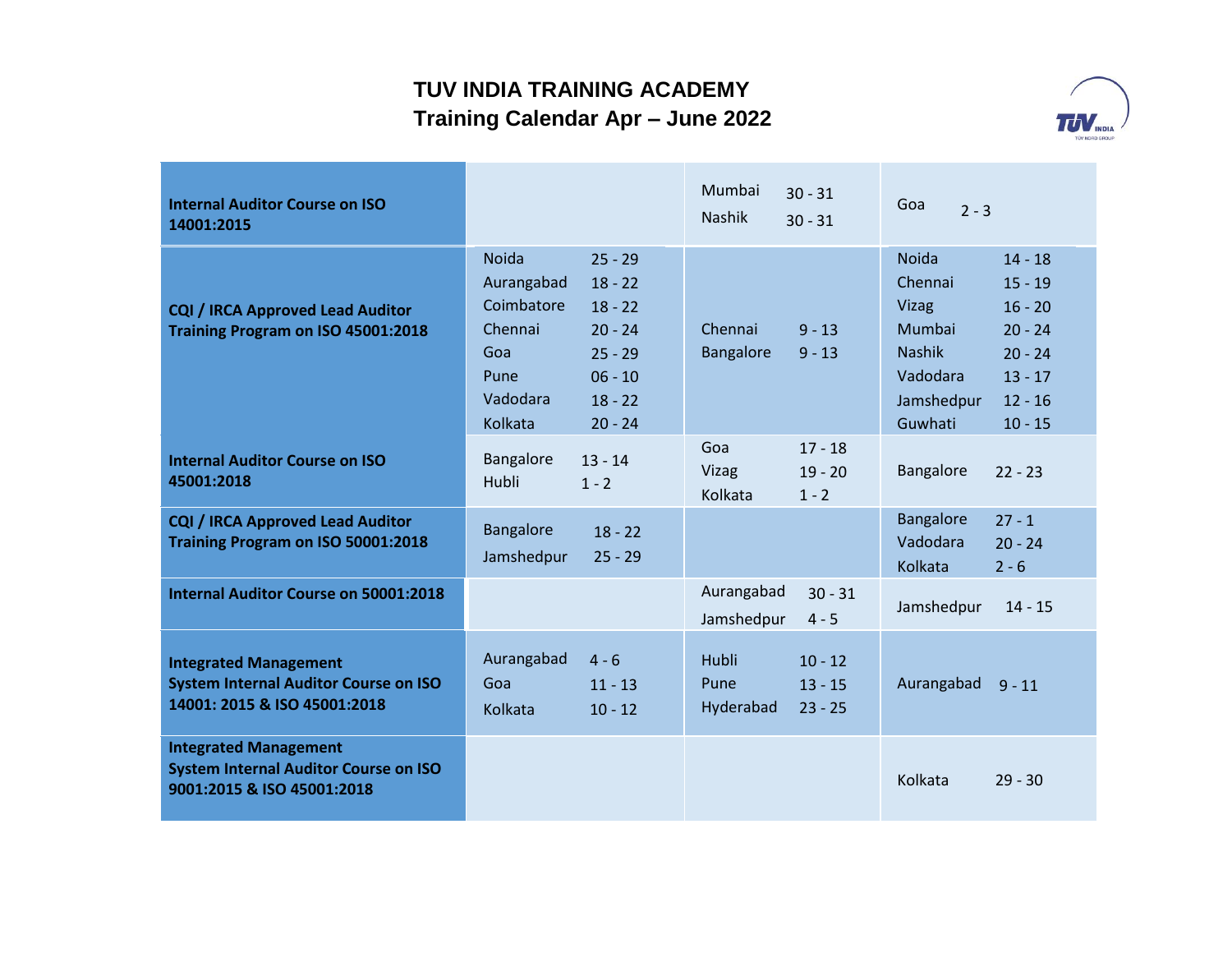

| <b>Integrated Management</b><br><b>System Internal Auditor Course on ISO</b><br>9001:2015, ISO 14001: 2015 & ISO<br>45001:2018 | Hyderabad<br>Ahmedabad                                | $27 - 30$<br>$25 - 27$                                      | <b>Noida</b><br>Coimbatore<br><b>Bangalore</b><br>Mumbai<br><b>Nashik</b><br>Rajkot | $17 - 20$<br>$16 - 18$<br>$24 - 27$<br>$24 - 27$<br>$24 - 27$<br>$23 - 25$ | Chennai<br>Vadodara                                                    | $16 - 19$<br>$23 - 25$                                                 |
|--------------------------------------------------------------------------------------------------------------------------------|-------------------------------------------------------|-------------------------------------------------------------|-------------------------------------------------------------------------------------|----------------------------------------------------------------------------|------------------------------------------------------------------------|------------------------------------------------------------------------|
| <b>Internal Auditor Course on AS 9100:</b><br><b>2016 Rev. D</b>                                                               | Chennai                                               | $16 - 17$                                                   | Coimbatore                                                                          | $20 - 21$                                                                  | Bhavnagar                                                              | $16 - 17$                                                              |
| <b>Internal Auditor Training Program on</b><br>IATF 16949: 2016                                                                | Gurgaon<br>Coimbatore<br>Chennai<br>Bangalore<br>Pune | $21 - 23$<br>$20 - 21$<br>$8 - 10$<br>$11 - 13$<br>$4 - 13$ | Chennai<br>Ahmedabad                                                                | $13 - 15$<br>$12 - 14$                                                     | Rudrapur<br>Coimbatore<br>Bangalore<br>Pune<br>Mumbai<br><b>Nashik</b> | $20 - 22$<br>$17 - 18$<br>$2 - 4$<br>$6 - 6$<br>$28 - 30$<br>$28 - 30$ |
| <b>Internal Auditor Course on SA</b><br>8000:2014                                                                              |                                                       |                                                             | Kolkata                                                                             | $12 - 13$                                                                  |                                                                        |                                                                        |
| ISO/IEC 17025:2017 Internal Auditor<br><b>Training</b>                                                                         | Vadodara                                              | $19 - 22$                                                   |                                                                                     |                                                                            | Aurangabad<br>Coimbatore                                               | $22 - 25$<br>$16 - 19$                                                 |
| <b>EOHS Legislation Training</b>                                                                                               | Coimbatore                                            | $25 - 26$                                                   |                                                                                     |                                                                            | Mumbai<br>Nashik                                                       | $29 - 30$<br>$29 - 30$                                                 |
| TS Core Tools Program (SPC/MSA/<br><b>APQP/ PPAP &amp; FMEA)</b>                                                               | Coimbatore<br>Pune                                    | $21 - 24$<br>$25 - 27$                                      | Haridwar<br><b>Noida</b><br>Aurangabad                                              | $17 - 19$<br>$23 - 25$<br>$23 - 25$                                        | Coimbatore<br>Pune<br>Ahmedabad                                        | $9 - 11$<br>$22 - 24$<br>$16 - 18$                                     |
| Lean Six Sigma Green Belt Training &<br><b>Certification Program</b>                                                           |                                                       |                                                             | Aurangabad<br>Coimbatore                                                            | $3 - 6$<br>$19 - 22$                                                       | Gurgaon<br>Chennai<br>Pune                                             | $20 - 23$<br>$11 - 19$<br>$13 - 16$                                    |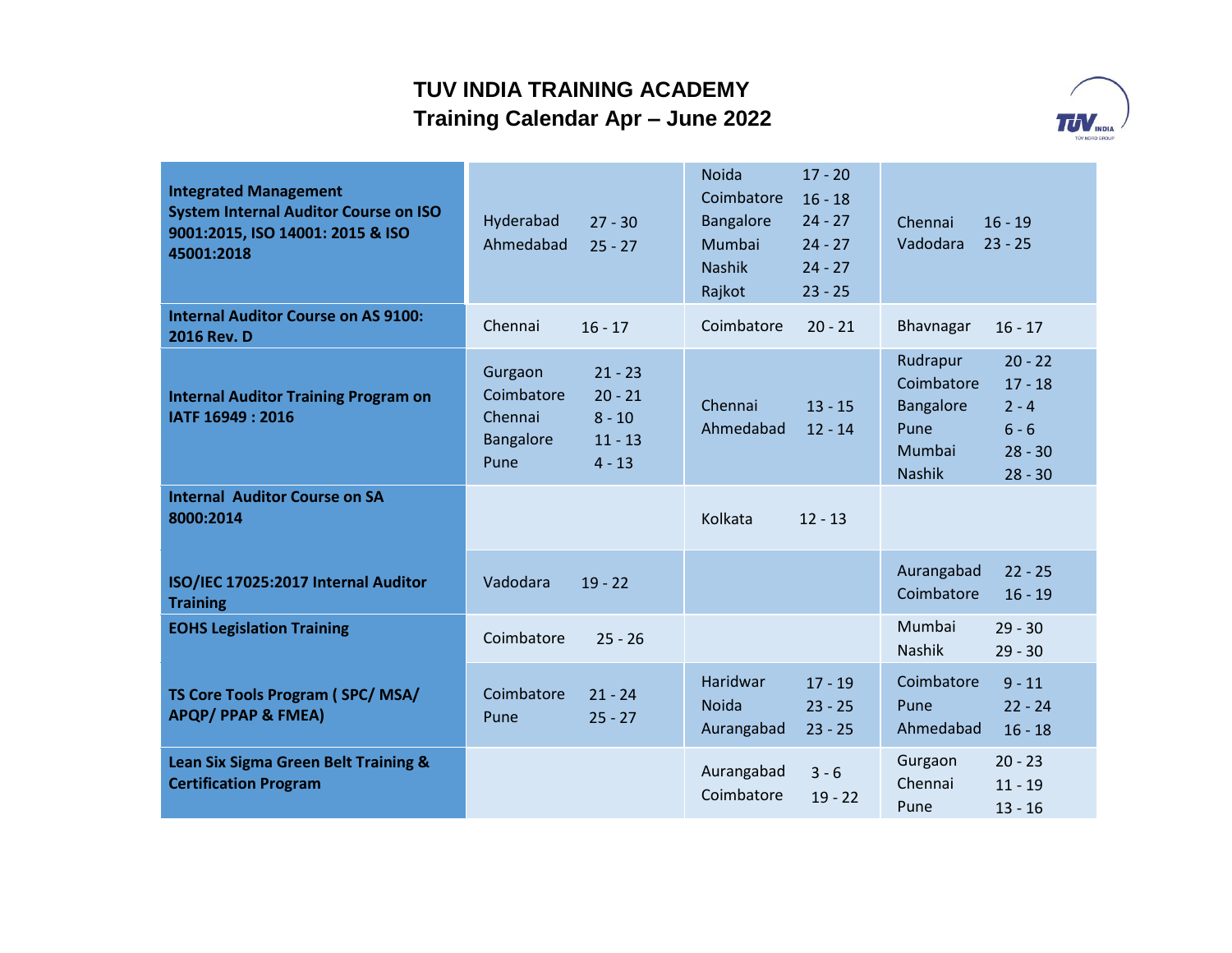

| <b>CQI -Training</b>                                                                                        |                         |                        |                          |                        | Aurangabad                                  | $15 - 17$                           |
|-------------------------------------------------------------------------------------------------------------|-------------------------|------------------------|--------------------------|------------------------|---------------------------------------------|-------------------------------------|
| <b>CQI / IRCA Approved Lead Auditor</b><br><b>Training Program on FSSC Ver. 5.1</b>                         | Mumbai<br><b>Nashik</b> | $25 - 29$<br>$25 - 29$ |                          |                        | Chennai                                     | $25 - 29$                           |
| <b>CQI / IRCA Approved Lead Auditor</b><br>Training Program on ISO 22000:2018                               |                         |                        |                          |                        | Bangalore                                   | $13 - 17$                           |
| <b>Internal Auditor Course on FSSC Ver. 5.1</b>                                                             | Mumbai<br><b>Nashik</b> | $12 - 13$<br>$12 - 13$ | Chennai                  | $6 - 7$                |                                             |                                     |
| <b>Internal Auditor Course on ISO</b><br>22000:2018                                                         |                         |                        | Aurangabad<br>Coimbatore | $27 - 28$<br>$25 - 26$ |                                             |                                     |
| <b>FOSTAC - Advance Catering (Level 2) -</b><br><b>Food Safety Supervisor</b>                               | Chennai                 | $20 - 20$              | Bangalore                | $6 - 7$                |                                             |                                     |
| <b>FOSTAC - Advance Manufacturing (Level</b><br>2) - Food Safety Supervisor                                 |                         |                        | Guwhati                  | $10 - 10$              |                                             |                                     |
| <b>Functional Safety Certification Program</b><br>In accordance with IEC 61508/ IEC 61511<br>(Unaccredited) |                         |                        | Vadodara                 | $18 - 21$              |                                             |                                     |
| <b>CQI / IRCA Approved Lead Auditor</b><br>Training Program on ISO 27001:2013                               | Bangalore               | $25 - 29$              |                          |                        | <b>Bangalore</b><br>Mumbai<br><b>Nashik</b> | $20 - 24$<br>$20 - 24$<br>$20 - 24$ |
| <b>Internal Auditor Course on ISO 27001:</b><br>2013                                                        |                         |                        | Chennai<br>Mumbai        | $14 - 15$<br>$30 - 31$ | Aurangabad                                  | $28 - 29$                           |